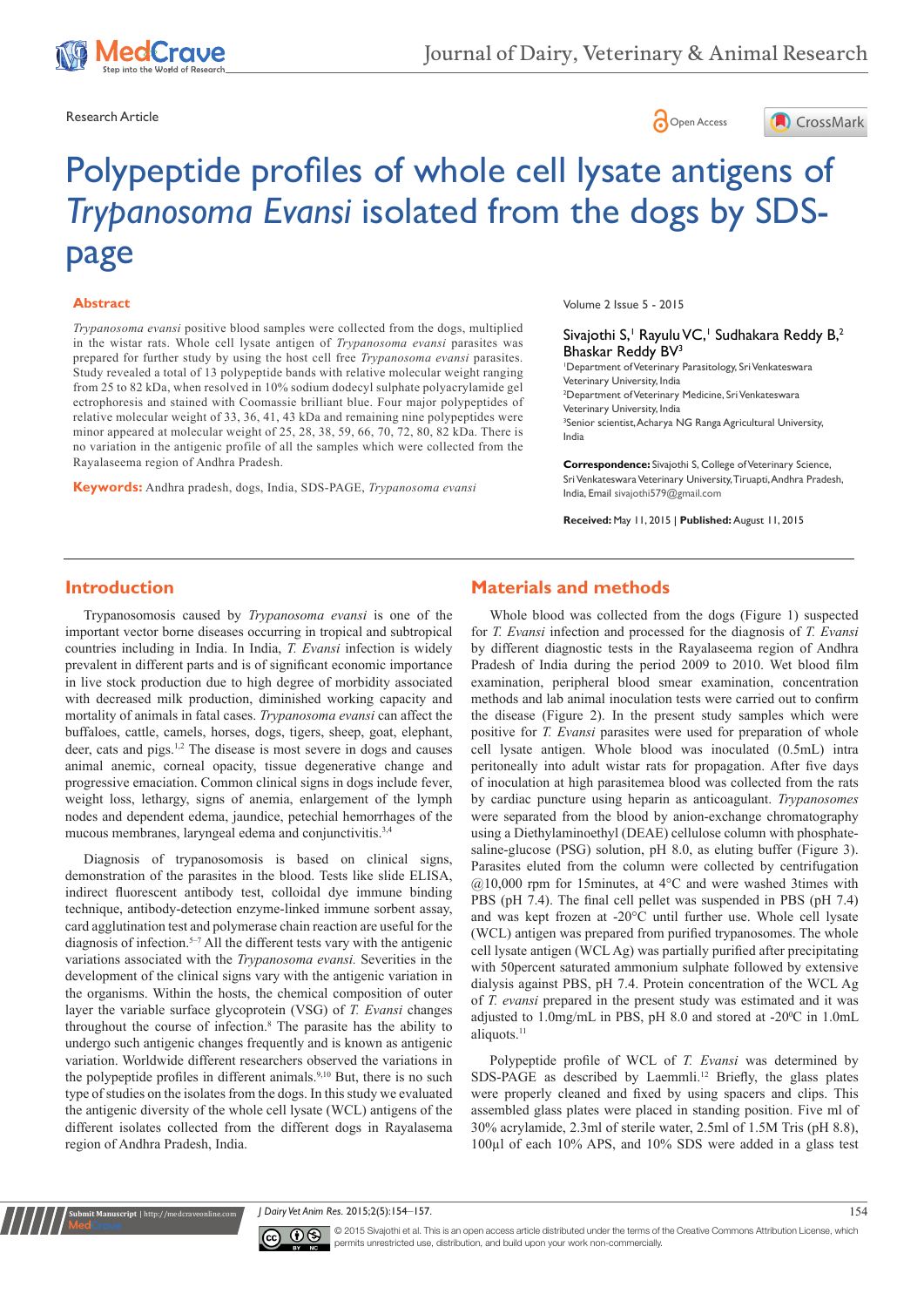tube. The glass plate's assembly was sealed with 1 ml of the above solution along with 10µl of TEMED. After the sealing was done 10µl of TEMED was added to the 9ml of the remaining solution and poured in between the glass plates. Stocking gel solution (3ml) was prepared by mixing 2.1ml of water, 0.5ml of 30% acrylmide, 0.38ml of 1M Tris (pH 6.8), 30µl of each 10% SDS and 10% APS and 3µl of the TEMED and poured above the resolving gel, comb was placed and the gel was kept for 30min for polymerization. Comb was removed and the wells were flushed with distilled water to remove unpolymerized acrylamide.



**Figure 1** Dog affected with *Trypanosoma evansi* infection showing the corneal opacity and ocular discharges.



**Figure 2** Presence of *Trypanosoma evansi* parasites in giemsa stained blood smear (1000X).



**Figure 3** Leishman's stained host cell free *Trypanosoma evansi* organisms  $(1000X)$ .

The gel mould was carefully disassembled after completion of electrophoresis and the gel was immersed into the staining trough containing Coomassie brilliant blue R-250 staining solution (CBBR) for 2hrs. Later the gel was destained in destaining solution until the background became clear. After destaining the gel was transferred to storage solution. The markers used for electrophoresis were standard molecular weight markers (MWM) (Genei, Bangalore) with molecular weights ranging between 98kDa and 16kDa. The distance migration from the origin to the middle of each protein band of samples and marker proteins were measured. A curve was drawn by tacking distance migration on x-axis and molecular weights on y-axis for marker proteins on semi log graph paper. A straight line was drawn passing through maximum points. The molecular weight of the proteins was calculated by this standard curve.

## **Results and discussion**

The polypeptide profiles of whole cell lysate antigens of *T. Evansi*  which were prepared from the different dogs origins have been shown in Table 1 & Figure 4. In this total of 13 polypeptides were observed when resolved in 10% SDS-PAGE and stained with Commassie brilliant blue, with relative molecular weight ranging from 25 to 82 kDa. Out of which four polypeptides i.e. 33, 36, 41 and 43kDa were resolved as major polypeptides while the rest of 25, 28, 38, 59, 66, 70, 72, 80, 82 were considered as minor polypeptides. In this study similar number of polypeptide bands were observed from whole cell lysate antigens of *T. Evansi* isolated from different dogs origins.



**Figure 4** Polypeptide profiles of crude whole cell lysate antigens of *T. Evansi* isolated from dogs origin (1,2,3,4) resolved on 10% SDS-PAGE.

**Citation:** Sivajothi S, Rayulu VC, Reddy B S, et al. Polypeptide profiles of whole cell lysate antigens of *Trypanosoma Evansi* isolated from the dogs by SDS-page. *J Dairy Vet Anim Res.* 2015;2(5):154‒157. DOI: [10.15406/jdvar.2015.02.00047](https://doi.org/10.15406/jdvar.2015.02.00047)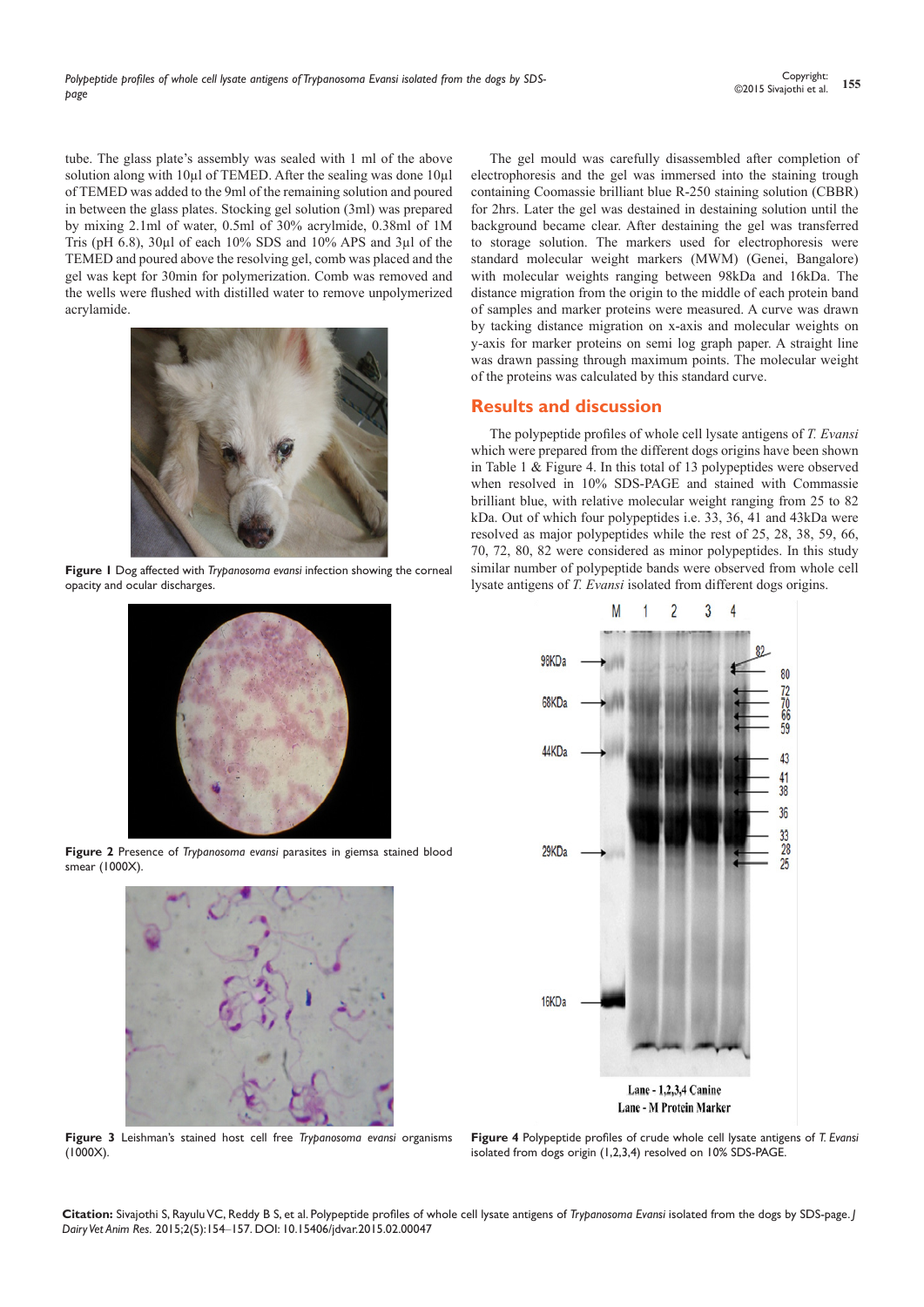|                                              | <b>Table I</b> Approximate molecular mass (kDa) of polypeptides in WCL antigen |
|----------------------------------------------|--------------------------------------------------------------------------------|
| of Trypanosoma evansi isolated from the dogs |                                                                                |

| Polypeptide band no. | Polypeptide size (kDa) in<br>T. Evansi whole cell lysate |  |
|----------------------|----------------------------------------------------------|--|
|                      |                                                          |  |
| I                    | 25                                                       |  |
| $\overline{2}$       | 28                                                       |  |
| 3                    | 33                                                       |  |
| 4                    | 36                                                       |  |
| 5                    | 38                                                       |  |
| 6                    | 41                                                       |  |
| 7                    | 43                                                       |  |
| 8                    | 59                                                       |  |
| 9                    | 66                                                       |  |
| 10                   | 70                                                       |  |
| П                    | 72                                                       |  |
| 12                   | 80                                                       |  |
| 13                   | 82                                                       |  |
| Total no. of bands   | 13                                                       |  |

*Trypanosoma evansi* has a huge range of hosts receptive and susceptible to the infection, in which it exhibits highly variable clinical effects, depending on the host and the geographical area. These characteristics make surra not only a multispecies but also a polymorphic disease. Data availability on the transmission dynamics of *T. Evansi* was very little. By assessing the biochemical, immunological, molecular and biological data of *T. Evansi* derived from distinct hosts and geographical regions can be help full or the assessment of the severity. Very limited antigenic diversity has been described among *T. Evansi* isolates. This characteristic reinforces the importance of the host's humoral immune response and suggests the possibility of controlling this enzootic disease through immunoprophylactic methods.13 Whole cell lysate (WCL) antigen of *T. Evansi* isolate was prepared following the method of Sivajothi et al.,14 The approximate molecular weights of these polypeptides were ranged from 25 to 82kDa.<sup>14</sup> Hence, the present findings were compared with the polypeptide profiles of the cattle isolates of *T. Evansi* which revealed the presence of additional bands indicating the variations in the isolates between the different hosts. Using the same method of preparation of antigen, Giardina et al.*,* 15 observed 25 polypeptides of molecular weights between 97 and 14.8kDa, but they did not do study on *T. Evansi* which were collected from different hosts.15

In the present study similarity in polypeptide profiles were observed which might be due to non significant antigenic diversity between stocks of *T. Evansi* collected from the dogs. This might be due to parasite factors, which include the amino acid sequence on the surface of the parasite, which is reported to be influenced the exposure as well as physical differences in between different parasite environment. This might affect the release of the soluble form of variable surface glycoprotein (VSG) as also expressed by various workers.16 No variations in the antigenic characterization in the present study may be due to change in VSG of *T. Evansi* is not a constant phenomenon in same type of host. It is relative, depending on some intrinsic factors related to the physiological environment of host and parasite. But, this is the first report on polypeptides of dog isolates. Laha et al.<sup>10</sup> reported that the polypeptide bands of WCL Ags of *T. Evansi* isolated from buffalo, horse and cattle origins were similar and observed seven major polypeptides in the ranges of 86-87, 74-75, 61-62, 51-53, 39, 34-35 and 13kDa and four minor polypeptides in the ranges of 93-95, 46-47, 28-29 and 25-26kDa.10 Using crude sonicated antigens of *T. Evansi* of cattle and camel isolates of northern India, Pareek et al.,<sup>17</sup> observed eight polypeptide bands common in both isolates in 12% SDS-PAGE.<sup>17</sup>

Salivarian trypanosomes are capable of change their surface coat during the course of infection.<sup>18</sup> The African trypanosomes variant surface coat (VSG) is reported to be a single 10-15nm thick coat of glycoproteins with a MW ranging between 53 and 63kDa.19 In this study all the isolates from the dogs also had molecular weight 59 kDa (minor polypeptides). Previously, we described the homogeneity of *T. Evansi* isolates derived from cattle in polypeptide profiles of WCL antigen characterization. In spite of this homogeneity we observed differences in the virulence pattern of the *T. Evansi* isolates among the different species of the animals. Changes in the polypeptide profiles of WCL antigens of *T. Evansi* can causes variations in the immune responses in different hosts.

In the present study there is no antigenic variations were recorded between the *T. Evansi* isolates from different dogs. But, these findings were differed from the *T. Evansi* isolates samples collected from the cattle in the same region. Hence, studies are required to record the antigenic variations due to different propagation methods of *T. Evansi*  **isolates** 

# **Conclusion**

Present study revealed a total of 13 polypeptide bands with relative molecular weight ranging from 25 to 82kDa, when resolved in 10% sodium dodecyl sulphate polyacrylamide gel electrophoresis and stained with Coomassie brilliant blue. There is no variation in the antigenic profile of all the dog samples which were collected from the Rayalaseema region of Andhra Pradesh.

### **Acknowledgements**

None.

### **Conflict of interest**

Author declares that there is no conflict of interest.

#### **References**

- 1. [Sivajothi S, Rayulu VC, Reddy BS. Haematological and biochemical](http://www.ncbi.nlm.nih.gov/pubmed/26064003)  [changes in experimental](http://www.ncbi.nlm.nih.gov/pubmed/26064003) *Trypanosoma evansi* infection in rabbits. *J Parasit Dis.* [2015;39\(2\):216‒220.](http://www.ncbi.nlm.nih.gov/pubmed/26064003)
- 2. [Dargantes AP, Mercado RT, Dobson RJ, et al. Estimating the impact of](http://espace.library.uq.edu.au/view/UQ:330546)  *Trypanosoma evansi* [infection \(surra\) on buffalo population dynamics](http://espace.library.uq.edu.au/view/UQ:330546)  [in southern Philippines using data from cross-sectional surveys.](http://espace.library.uq.edu.au/view/UQ:330546) *Int J Parasitol.* [2009;39\(10\):1109‒1114](http://espace.library.uq.edu.au/view/UQ:330546)
- 3. Reddy BS, Kumari KN, Sivajothi S, et al. Haemato-biochemical and thyroxin status in *Trypanosoma evansi* infected dogs. *J Parasit Dis. 2014.*
- 4. [Herrera HM, Aquino LP, Menezes RF, et al.](http://www.ncbi.nlm.nih.gov/pubmed/11777600) *Trypanosoma evansi* ex[perimental infection in the South American coati \(](http://www.ncbi.nlm.nih.gov/pubmed/11777600)*Nasua nasua*): cli[nical, parasitological and humoral immune response.](http://www.ncbi.nlm.nih.gov/pubmed/11777600) *Vet Parasitol.*  [2001;102\(3\):209‒216.](http://www.ncbi.nlm.nih.gov/pubmed/11777600)